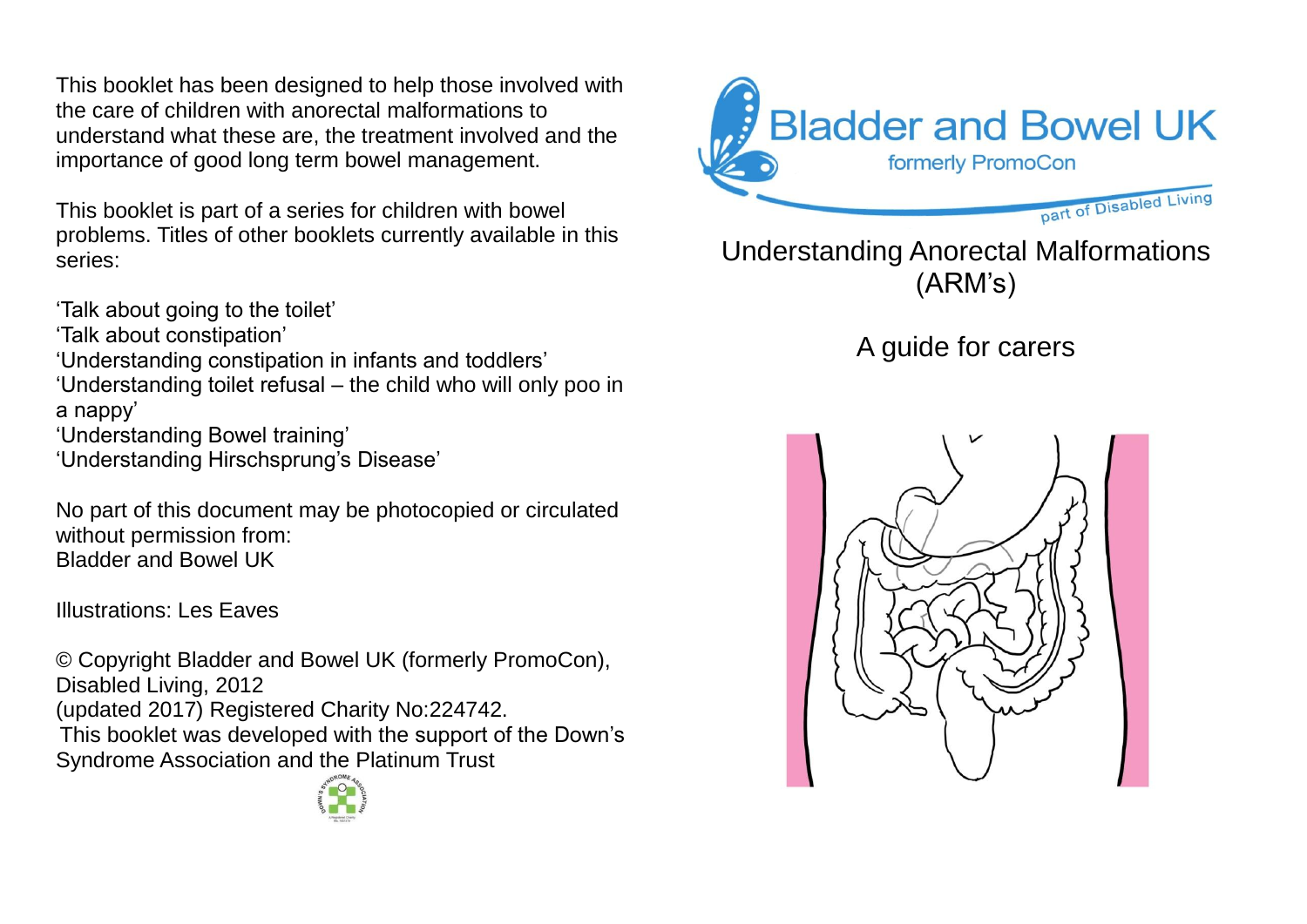# **What is an Anorectal Malformation (ARM)?**

Anorectal is a word which describes the last bit of the bowel: the anus and the rectum. The anus is the opening in your bottom, through which poos are pushed out. The rectum is the bit of bowel before the anus.

The cause of ARMs is not known and families need to be reassured that there is nothing they could have done to either cause or prevent the problem from occurring. Anorectal malformations affect 1:3300 to 1:5000 live births.

We know the incidence is increased in children with Down's Syndrome.

The abnormality can vary. The most common problem is 'imperforate anus'. This is the absence of a normal anal opening. Imperforate anus may occur in several forms:

- The rectum may end in a blind pouch that does not connect with the anus.
- The rectum may connect to the urinary or reproductive system, which means poo leaks out at the wrong place.
- There may be narrowing (stenosis) of the anus or there may be no anus.

#### **What happens when a child is born with an anorectal malformation?**

When a child is born with an anorectal abnormality, because the structure of the anus and rectum is not connected in the right way, the child will have problems getting their poos out. This may be because the anus is too narrow, or the rectum does not attach to the anus in the right way.

There will also be children who cannot get their poo's out at all, because the rectum is not connected to the anus.

Sometimes poos will come out in the wrong place – for example, if the rectum links up with the urinary system. This can cause urinary tract infections.

#### **Are there any other problems?**

About 50% of children with an anorectal malformation will have other problems as well, such as VACTERL association. This is an acronym for:

- **V**ertebral/spinal abnormalities
- **A**nal malformation
- Cardiac (heart) defects
- **T**racheal (airway) problems
- **E**sophageal (food pipe) problems
- **R**enal (malformations of the kidney and urinary tract)
- **L**imb defects especially of the forearm

Down's Syndrome, Hirschsprung's Disease and narrowing of the intestine (duodenal atresia) may also be seen in children who have anorectal malformations.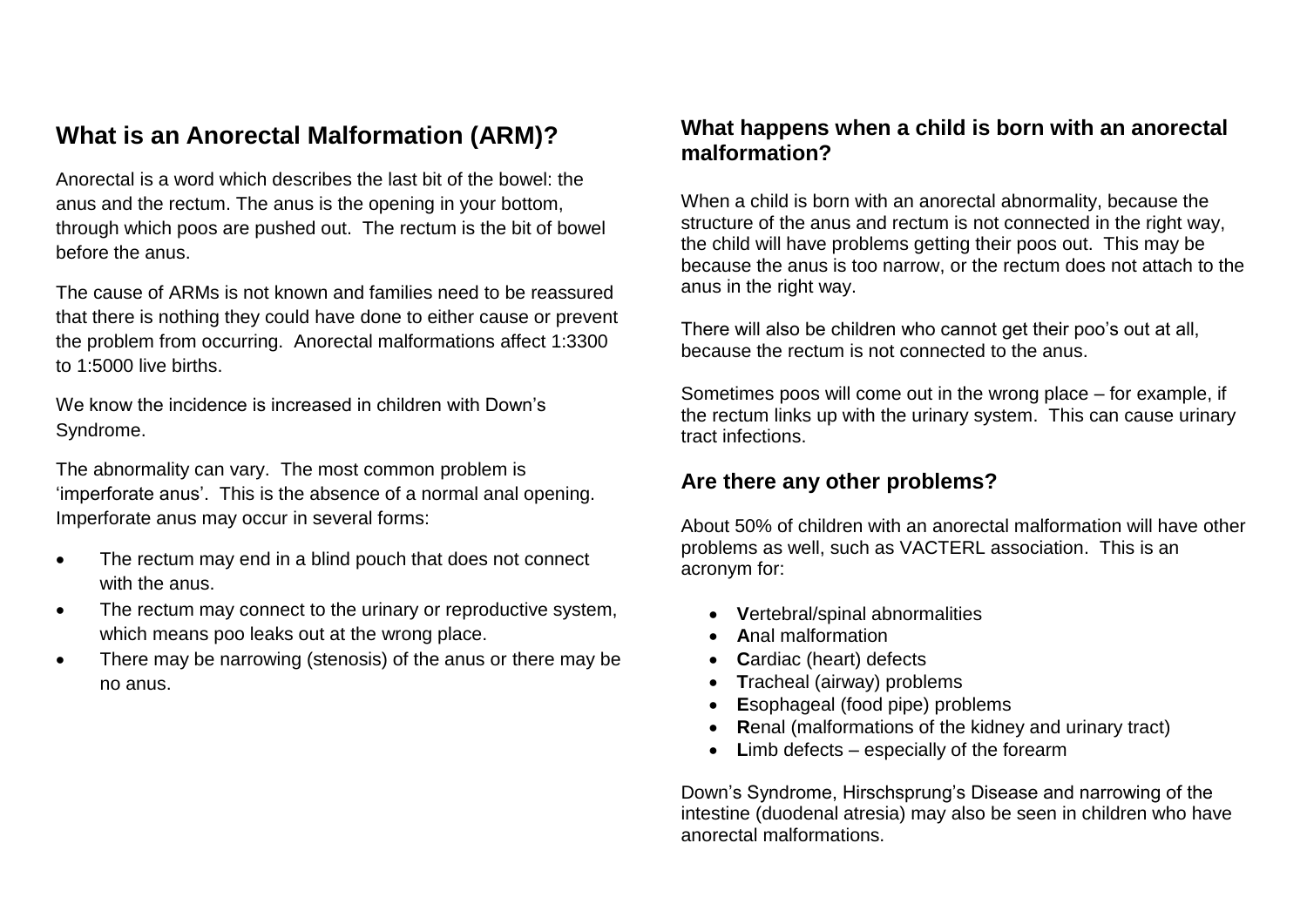#### **Pictures showing types of anorectal malformations - girls**

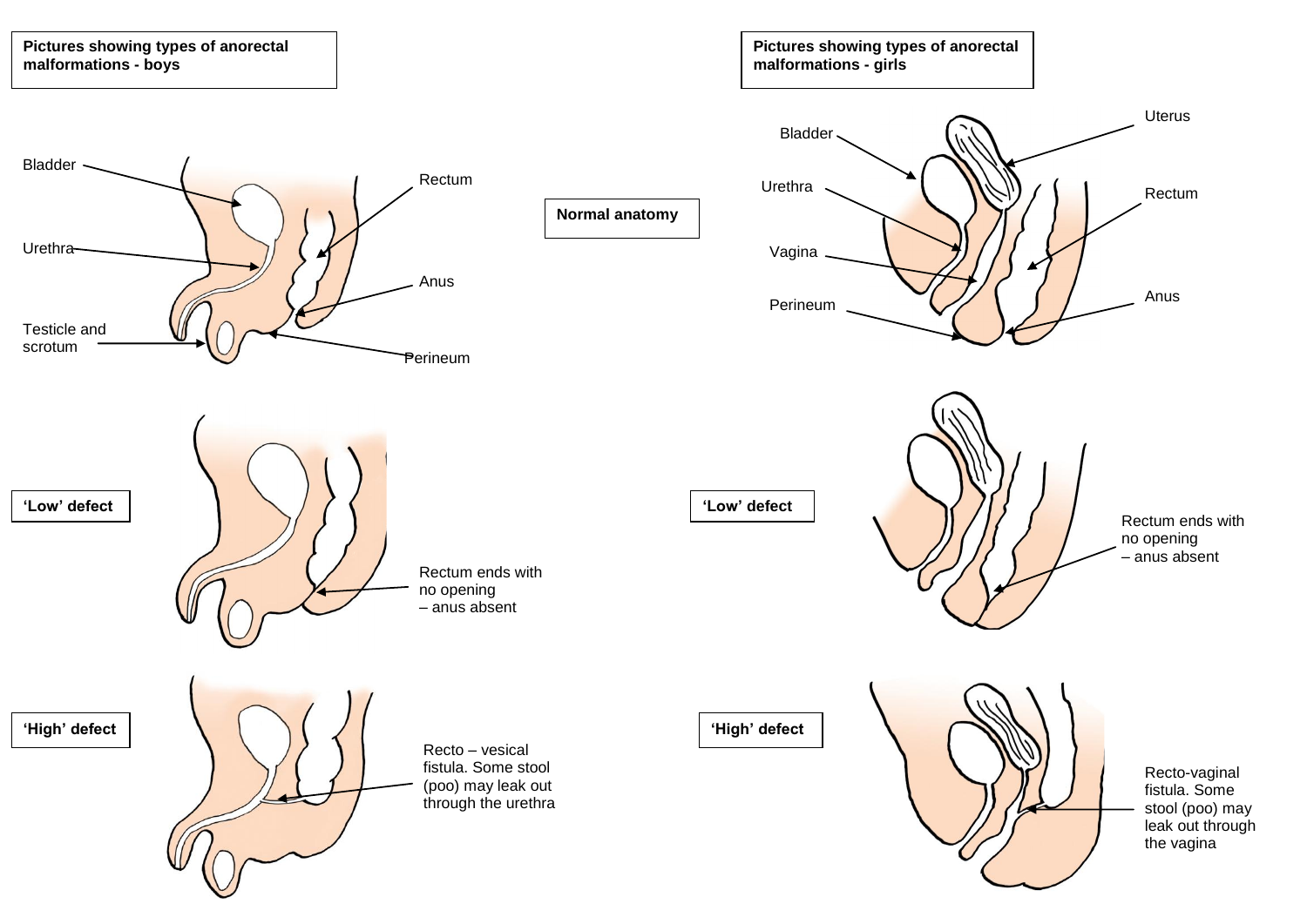#### **How is an anorectal malformation treated?**

The baby will usually need surgery to correct the malformation. The type of surgery will depend on the malformation and the child will need investigations to find out the extent of the problem, before surgery takes place.

The investigations may include abdominal x-rays, abdominal and spinal ultrasounds and Magnetic Resonance Imaging (MRI). These investigations look at the spine, sacrum (tailbone) and the anorectal area, as well as the urinary and genital systems.

An ECG will also be performed to check that there are no heart problems.

Sometimes, if the abnormality is severe, the baby will need a colostomy to allow normal bowel movements to occur, and allow the baby to gain weight and grow before further operations are undertaken.

A colostomy is where the bowel is brought to the surface of the abdomen (tummy) and an opening is formed. The poo is collected in a special bag, stuck over the opening.

A colostomy can be a scary thing to contemplate living with initially, but there is support available from stoma nurses or paediatric community nurses. They can show you how to look after a colostomy and will also tell you how you can get the supplies, which you will need.

Some children also have an associated problem with their bladder, so checks should be done to ensure the bladder is working normally.

It is important a structured bowel management programme is introduced which should be well established before potty training commences

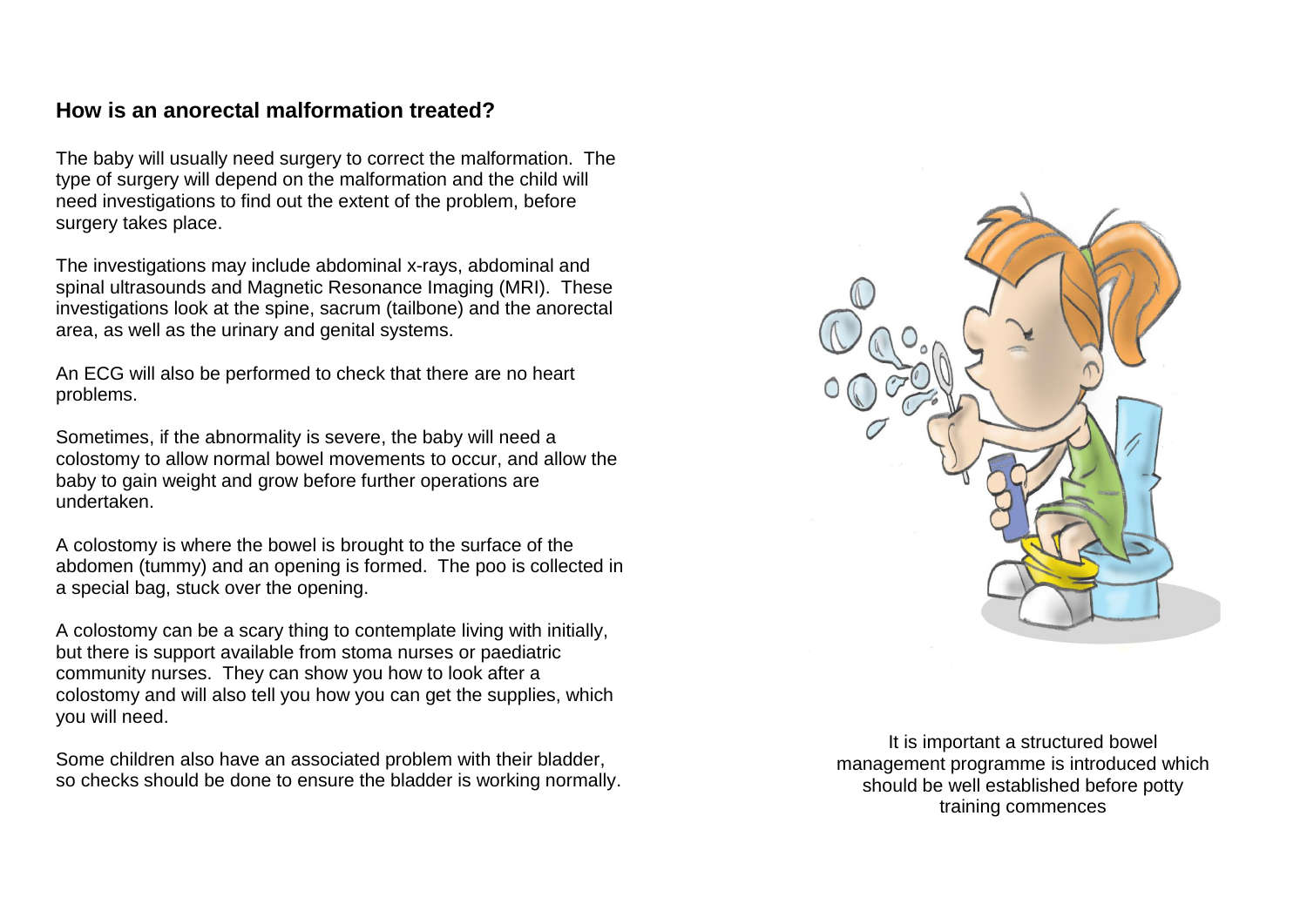#### **What about toilet training?**

The majority of children who are born with an anorectal malformation will achieve full continence, although they may need extra help with this. If the abnormality was extensive, the child might find it more difficult to gain complete control and may need to have further surgery or regular bowel washouts to become continent of faeces.

Constipation can be a problem for all children who have been born with anorectal malformations. This needs to be treated promptly, usually with laxatives, and also a good fluid intake and diet. It is recommended that ALL children commence a bowel management programme as soon as possible after all surgical correction has been completed and certainly before starting potty training.

A number of children who have associated bladder problems may also require further interventions to help achieve bladder control. Even when continence is achieved, it is likely that the child will have to take more care than people who have no bowel problems at all.

Paediatric continence advisors or specialist nurses will be able to help support families who are having problems with incontinence, toilet training and constipation. If a child is unable to achieve continence, they will try to help you find a solution or a suitable product to contain the faeces (poo), which may be supplied through the NHS.

If you are unable to access a paediatric continence advisor or specialist nurse, then make contact with your local Patient and Advice Liaison Service (PALS). If you have internet access you can find out the number of your local branch on their web site: http://www.pals.nhs.uk/

#### **Rectal washout kit**

There are a number of different rectal wash out kits available – below is an example of one called Peristeen from Coloplast Ltd.



Some children may require rectal washouts if treatment with oral and/or rectal laxatives do not solve problems with soiling – the majority of children will be able to learn to do this by themselves.